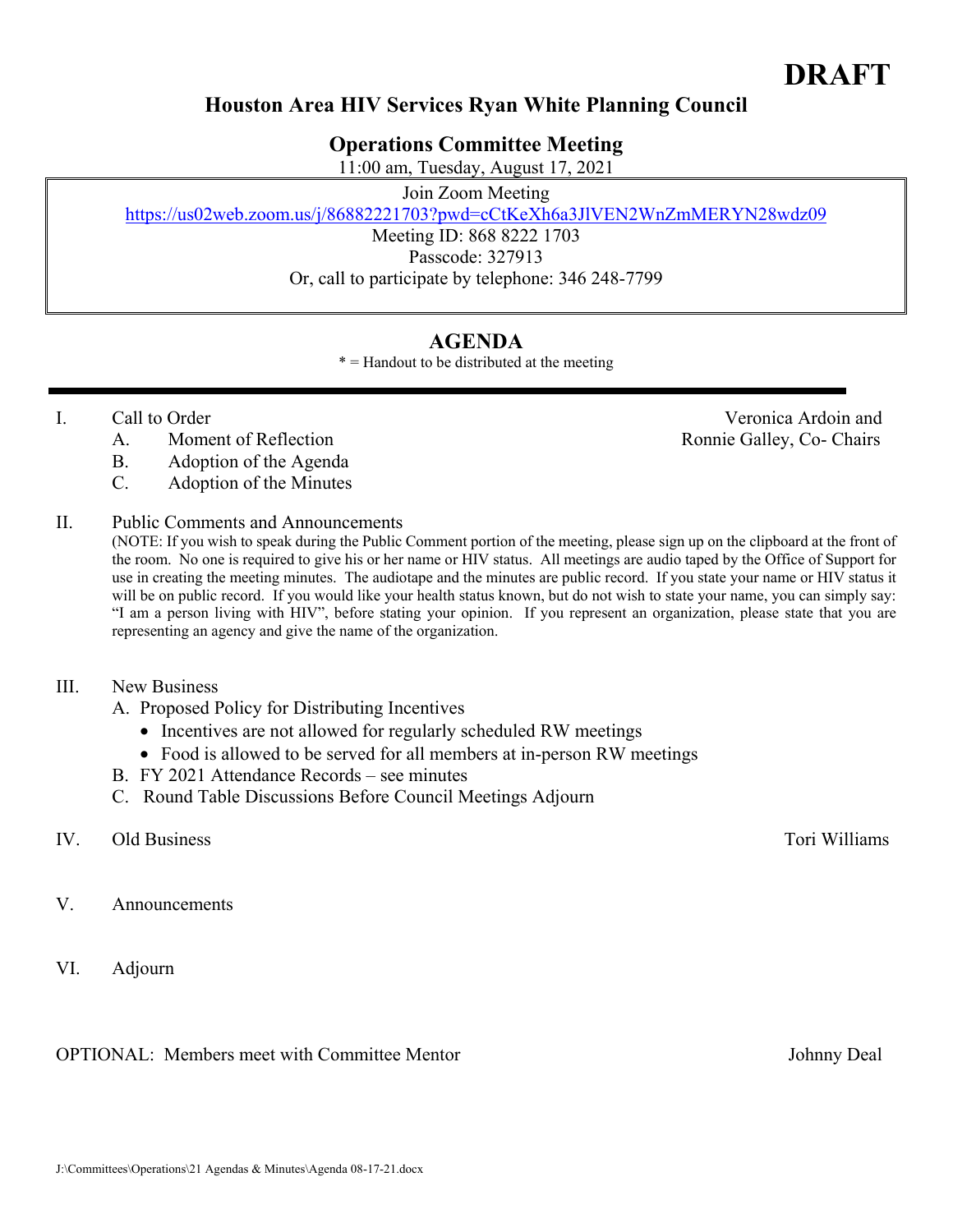# **DRAFT**

## Houston Area HIV Services Ryan White Planning Council

## **Operations Committee Meeting-**

11:00 am, Tuesday, June 15, 2021 Meeting Location: Zoom teleconference

# **MINUTES**

| <b>MEMBERS PRESENT</b>  | <b>MEMBERS ABSENT</b>    | <b>OTHERS PRESENT</b>                          |
|-------------------------|--------------------------|------------------------------------------------|
| Ronnie Galley, Co-Chair | Johnny Deal, excused     | Allen Murray, RWPC Chair                       |
| Bobby Cruz              | Veronica Ardoin, excused | Steven Vargas, Co-Chair Quality<br>Improvement |
| Denis Kelly             |                          | Staff                                          |
| Matilda Padilla         |                          | Tori Williams, Director                        |
| Crystal Starr           |                          | Rod Avila, Assistant Coordinator               |

Call to Order: Ronnie Galley, Co-Chair, called the meeting to order at 11:04 a.m.

Adoption of the Agenda: *Motion #1:* it was moved and seconded (Starr, Kelly) to adopt the agenda with the following change: add a written public comment from S. Vargas as agenda item E under new business. Motion carried unanimously.

Approval of the Minutes: Motion #2: it was moved and seconded (Kelly, Padilla) to approve the May 18, 2021 minutes. Motion carried. Abstention: Starr.

Public Comment and Announcements: Vargas read the public comment related to requesting the Council to change language and reference Intimate Partner Violence as Coercive Control, see attached.

### **New Business**

**Proposed Revisions to the FY 2021 Budget:** See attached. Williams reviewed the attached list of proposed changes to the FY 2021 Council Support Budget. The Council has unspent funds because COVID-19 is a deterrent to members meeting in person and using petty cash funds. Motion #3: it was moved and seconded (Cruz, Starr) to approve the attached, proposed changes to the FY 2021 Council Support Budget. Motion carried unanimously

**Proposed Policy for Distributing Incentives:** Committee discussed the need to develop a policy for distributing incentives to Ryan White volunteers. Motion #4: it was moved and seconded (Starr, Cruz) to provide gift cards to Council and Affiliate members as incentives for attending Ryan White Planning Council meetings. Motion carried. Abstention: Kelly.

Guidelines for In-Person Meetings: The Council will have a special meeting to determine the number of people required to make quorum at an in-person meeting if the meeting has to be in Suite 240. This proposed change is due to the fact that there are no longer large meeting rooms in the building. Reservations for the one large meeting room that is available are tenuous.

**Public Comment- Coercive Control:** The Committee members discussed options for updating